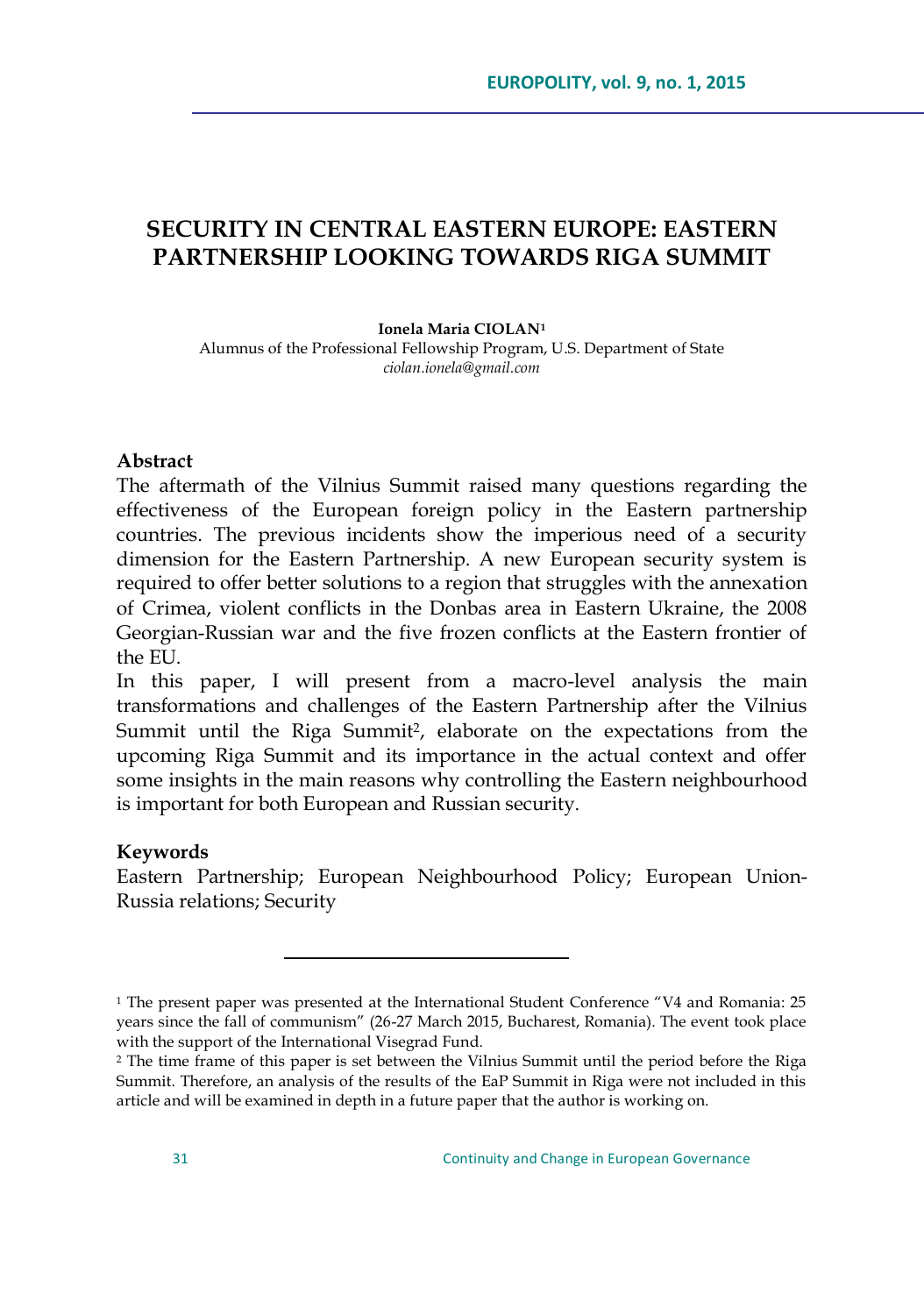## **1. INTRODUCTION**

The Black Sea region has become increasingly insecure space where the EU's ideas and norms collide with Russia's perspectives. The European foreign policy in the region and its soft power are questioned by the Russian realism, as the events in Ukraine have shown. These days, the countries of the Eastern neighbourhood face a revisionist Russian state which tries to contest the current status-quo and all the values, principles, ideas, policies and institutions that the European Union has promoted in this region through instruments like the European Neighbourhood Policy (ENP), the Eastern Partnership (EaP) and the Black Sea Synergy

Russia's annexation of Crimea plus the new treaty with Abkhazia that enhances the military and economic cooperation are changing the regional security context in Eastern Europe. The strategic implications of these actions are boosting Russia's ability to project power in the Balkans, Mediterranean area and Middle East with huge consequences for the European security. As a result, the Black Sea is becoming a contested area between NATO/EU Member States and Russia. Moreover, the Russian state plans to increase its Black Sea Fleet capacities and install A2/AD capabilities in Crimea are dramatically changing the balance of power in the region (Daly 2014). The annexation of Crimea freed Russia from its former obligations and limitations towards Ukraine regarding its Black Sea Fleet and can now engage in a modernization and expansion of its naval power; however, NATO's intervention in the region (through US warships) is still governed by the Montreux Convention. Little can be said about the EU's capabilities to project power since it relies almost entirely on NATO for the military aspects.

The past events have transformed the Eastern Partnership from a European technocratic initiative into a geopolitical demarcation between the European/Western and Russian ideas. Along with the leadership change in the EU, the relevance of the European Neighbourhood Policy and Eastern Partnership were among the most discussed themes. The European Commission and the European External Action Service (EEAS) have started a review procedure to upgrade the European foreign policy in the unsettled Eastern border area (Hug 2015).

In this paper, I will present from a macro-level analysis the main transformations and challenges of the Eastern Partnership (EaP) after the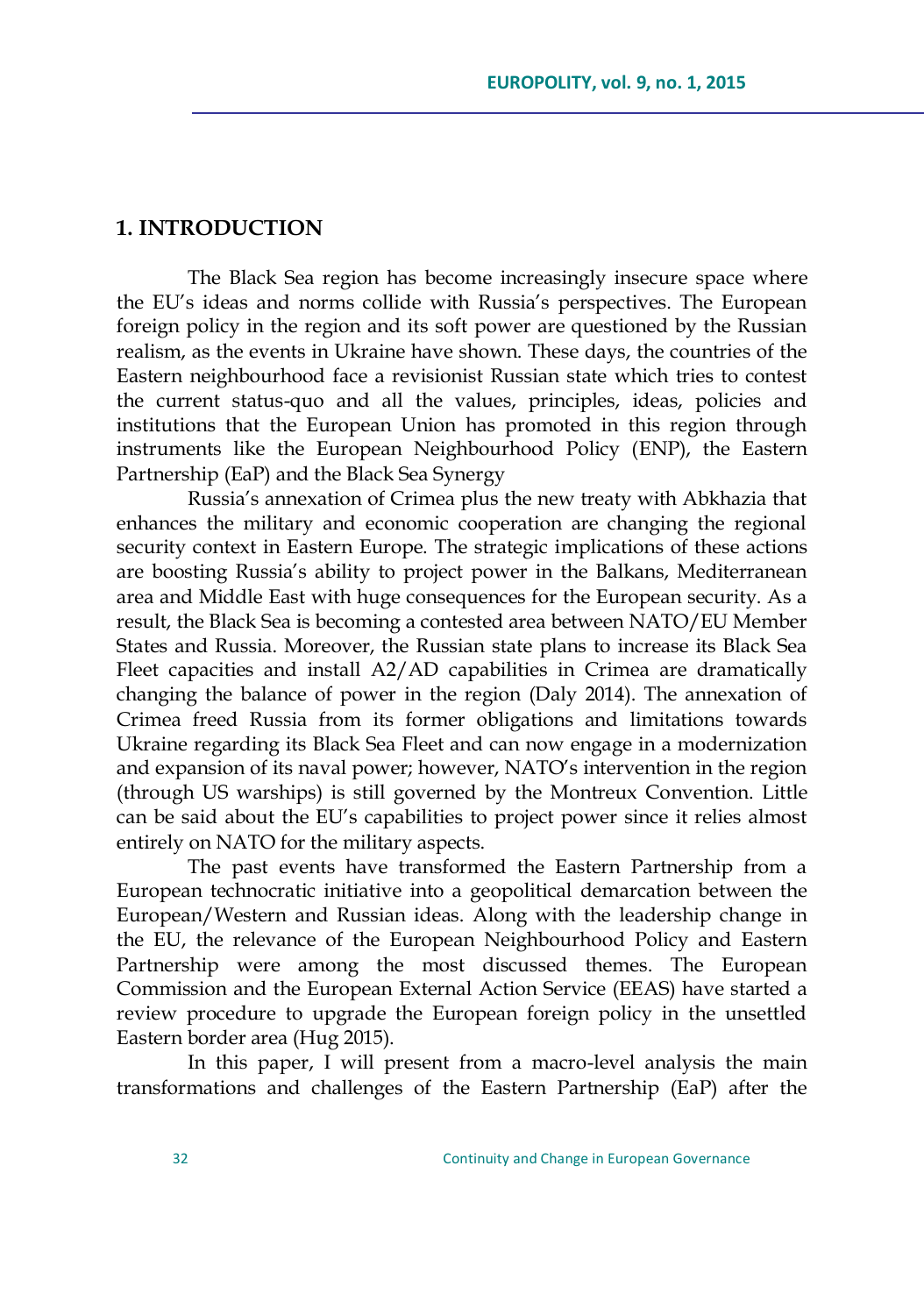Vilnius Summit until the Riga Summit, elaborate on the expectations for the Riga Summit and its importance in the actual context and offer some insights in the main reasons why controlling the Eastern neighbourhood is important for both European and Russian security. As for the last part, I will briefly depict the options that the European Union has in its relation with the Eastern Partnership countries and Russia, finalizing with the question: "Will the EaP Riga Summit be the make or break of the European Neighbourhood Policy on its Eastern frontier?"

#### **2. THE ROAD TO VILNIUS**

With the Eastern wave of enlargement, the European Union has acknowledged the need to have stability, economic development and improved governance at its eastern borders. In opposition with the other EU frontiers, the eastern one is the only territorial border making it vital in terms of security, such as defending and governing it from various asymmetrical problems such as illegal immigration, organized crime, illicit arms trade and drug smuggling. In this context and taking into consideration the European political will that formed around this idea after the Russian-Georgian war in 2008, the EU set out proposals for an Eastern Partnership that will "bring a lasting political message of EU solidarity, alongside additional, tangible support for their [partner countries, *author's note*] democratic and marketoriented reforms and the consolidation of their statehood and territorial integrity. This serves the stability, security and prosperity of the EU, partners and indeed the entire continent" (European Commission 2008).

Launched at the Prague Summit, in May 2009, EaP is a joint initiative within the European Neighbourhood Policy between the EU, EU member states and six partner countries (Armenia, Azerbaijan, Belarus, Georgia, Moldova, and Ukraine) to commit to bilateral and multilateral cooperation in order for them to develop the necessary conditions to bolster political association and deeper economical integration between the EU and its partner countries. The EaP committed to respect the principles of international law, the European values, democracy, market economy, good governance, sustainable development and abide by human rights and fundamental freedoms (Prague 2009).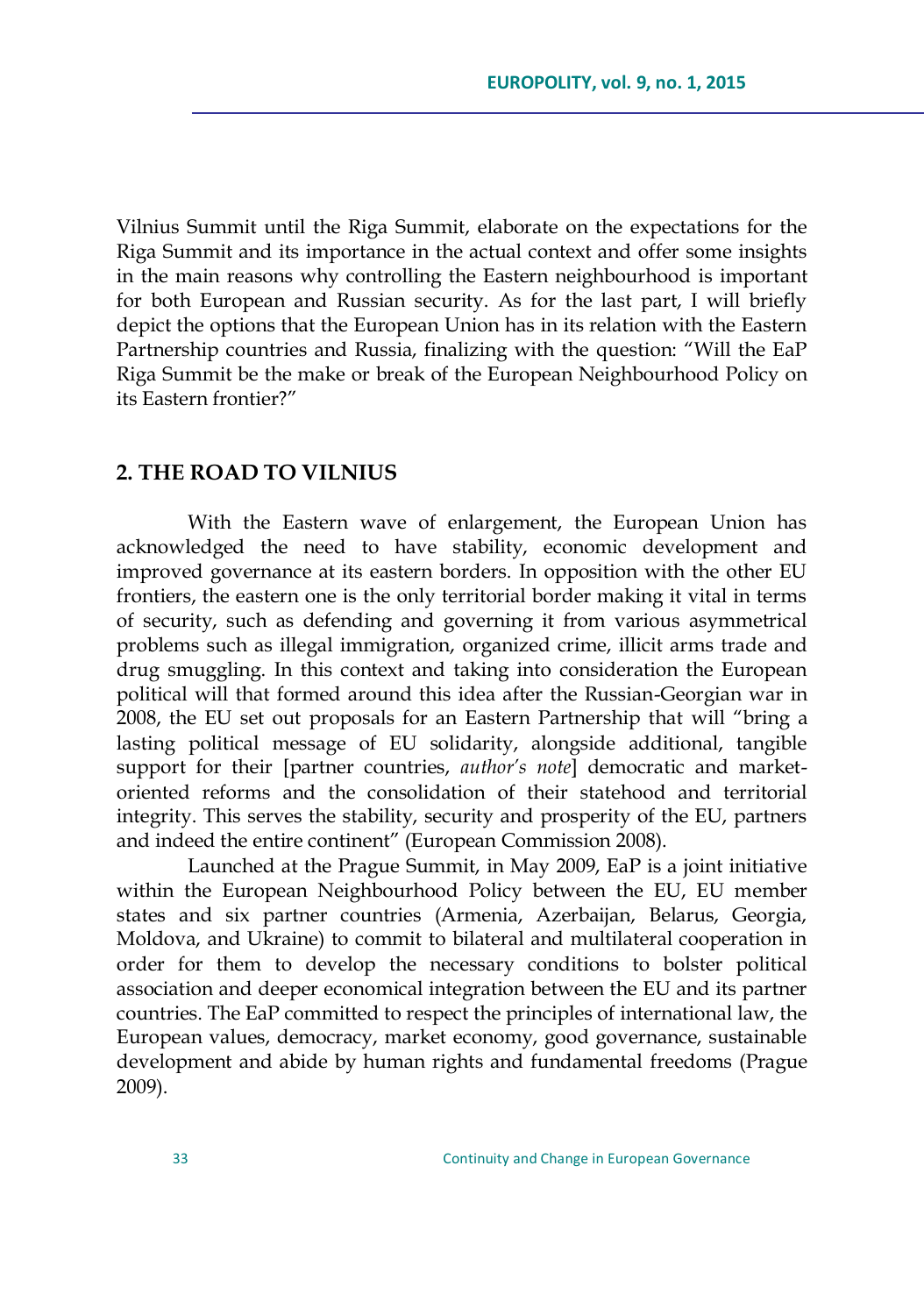The Joint Communication of the High Representative and the European Commission ‗A New Response to a Changing Neighbourhood' from 25 May 2011, which presented the revised Neighbourhood policy, has brought the principle of "more for more" in the negotiations between the European institutions and Eastern partner countries. Therefore, the pace of reforms will establish the degree of cooperation and the countries more involved in reforms will have more benefits from their cooperation with the EU, closer political association and deeper gradual economic integration in the EU Internal Market, as well as larger EU support (European Commission and High Representative of the European Union for Foreign Affairs and Security Policy 2012b).

Since the major goal of the EaP is to create the favourable context and criteria for accelerating the political association and deepen the economical integration between Eastern partner countries and the EU, new Association Agreements including Deep and Comprehensive Free Trade Areas (DCFTAs), visa facilitations and readmission agreements to enhance people's mobility and security plus engagement in sector cooperation are considered vital steps in the EaP cooperation (European Commission and High Representative of the European Union for Foreign Affairs and Security Policy 2012a).

The Vilnius Summit in 2013 has represented an important landmark in the process of the Eastern Partnership because it differentiated between two categories of countries: the EU-orientated states (Georgia, Moldova) and non-EU orientated states (Armenia, Azerbaijan) plus Ukraine, which failed to take a clear stance in its relations with the EU (but joined the EU-orientated group of states in 2014). This was the moment when Moldova and Georgia signed the EU Association Agreements including DCFTAs and Ukraine temporarily suspended the negotiations for the signing of the Association Agreement and Deep and Comprehensive Free Trade Arrangements, plus other important achievements were made by Moldova and Georgia in fulfilling the benchmarks of the Visa Liberalization Action Plan (Vilnius 2013).

After the Vilnius Summit, because the Ukrainian leaders abandoned their negotiations with the EU and the signing of the Association Agreement in favour of strengthening the country's relations with Russia, an outburst of anti-governmental protests started in Kiev showing the large support of the population towards a European path and a continuation in the Ukraine-EU cooperation (Ciascai 2014). The crisis and the events that followed in Ukraine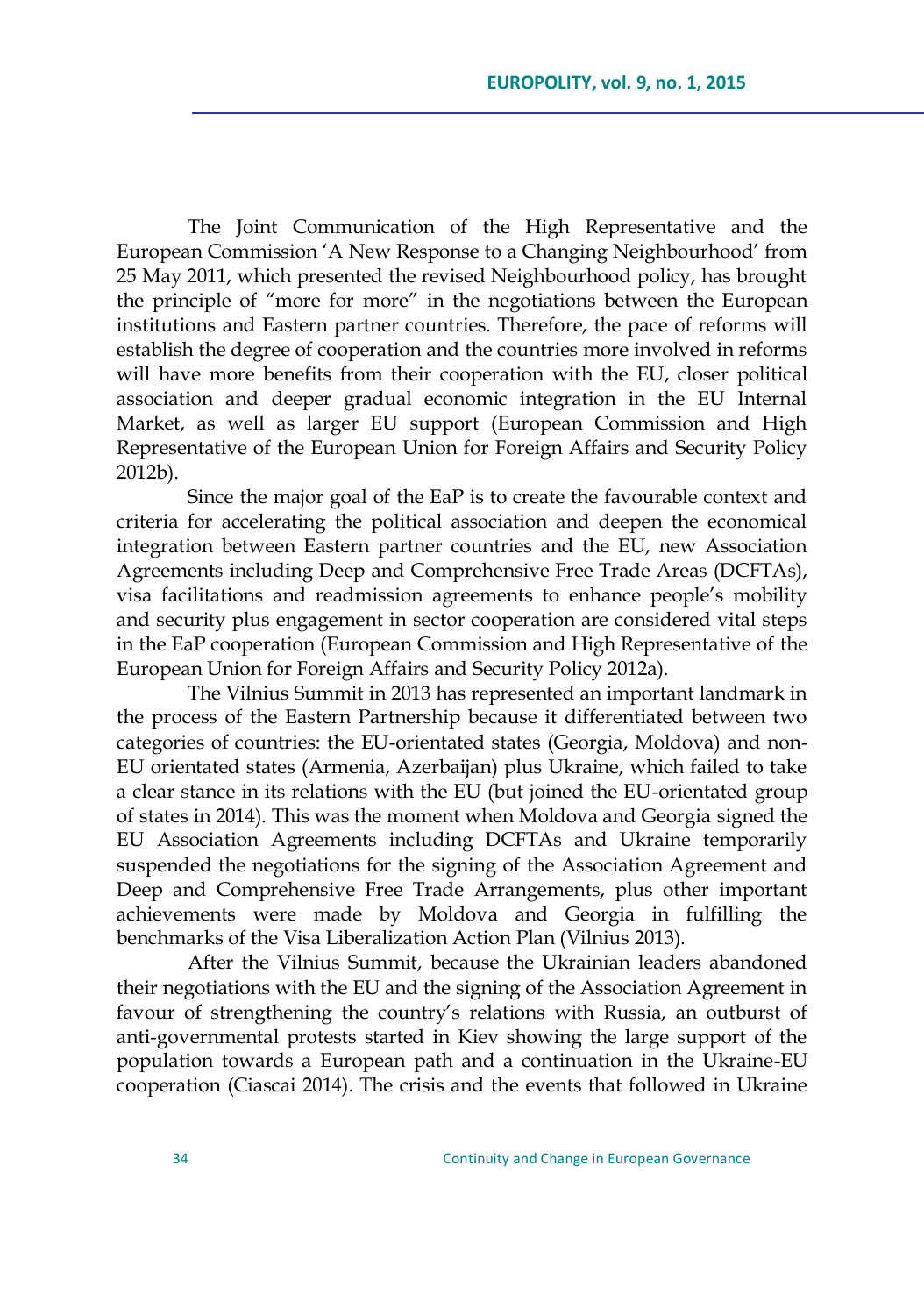represent an important change in the European and global politics. The Annexation of Crimea in the spring of 2014 by the Russian Federation alters the *red lines* created by the Euro-Atlantic organizations or Russia regarding their sphere of interference in Eastern Europe. Even though, the European Union was cautious in its relations with the Eastern partner countries regarding the subject of a potential EU membership and accepted the red lines imposed in the past by the Russian Federation on the management of security matters in Eastern Europe, Russia didn't stop fearing the European influence in the former Soviet Bloc countries and tried to alter these countries' foreign policy by putting pressure on them to renounce their European path (Ciascai 2014).

## **3. FROM VILNIUS TO RIGA, WHAT SHOULD BE CHANGED?**

The EaP failed to establish a differentiation between the internal and geopolitical situations of the six countries and the EU approach towards an association agreement fostered the already politically impaired economies, as in the Ukrainian example. Moreover, the European Union neglected to use its Common Foreign and Security Policy as a way to engage in security topics with its six Eastern partner countries (Schwarzer and Stelzemuller 2014).

The current events are changing the Eastern Partnership policy. Through propaganda, military intervention, economic and political pressure, Russia is pursuing to limit the six countries right to choose freely their foreign policy position in addition to modify their relations with the EU. Thus, Russia is trying to impose the idea that it has a right to decide upon the fate of its former Soviet bloc states because they are in its sphere of influence. In this context, the Riga Summit is of most importance in terms of reaffirming EU's leaders' engagement in the EaP initiative and objectives. The European Union should be prepared to deny Russia's desire to have a voice in the matter of Association Agreements (including DCFTAs) negotiations' as well as to support the three countries (Ukraine, Georgia and Moldova) in their reforms and transformations (Linkevičius 2014).

Regardless of the Russian actions, in June 2014, the European Union made a historical movement by signing the Free Trade and Association Agreements with Georgia, Moldova and Ukraine. Georgia and Moldova has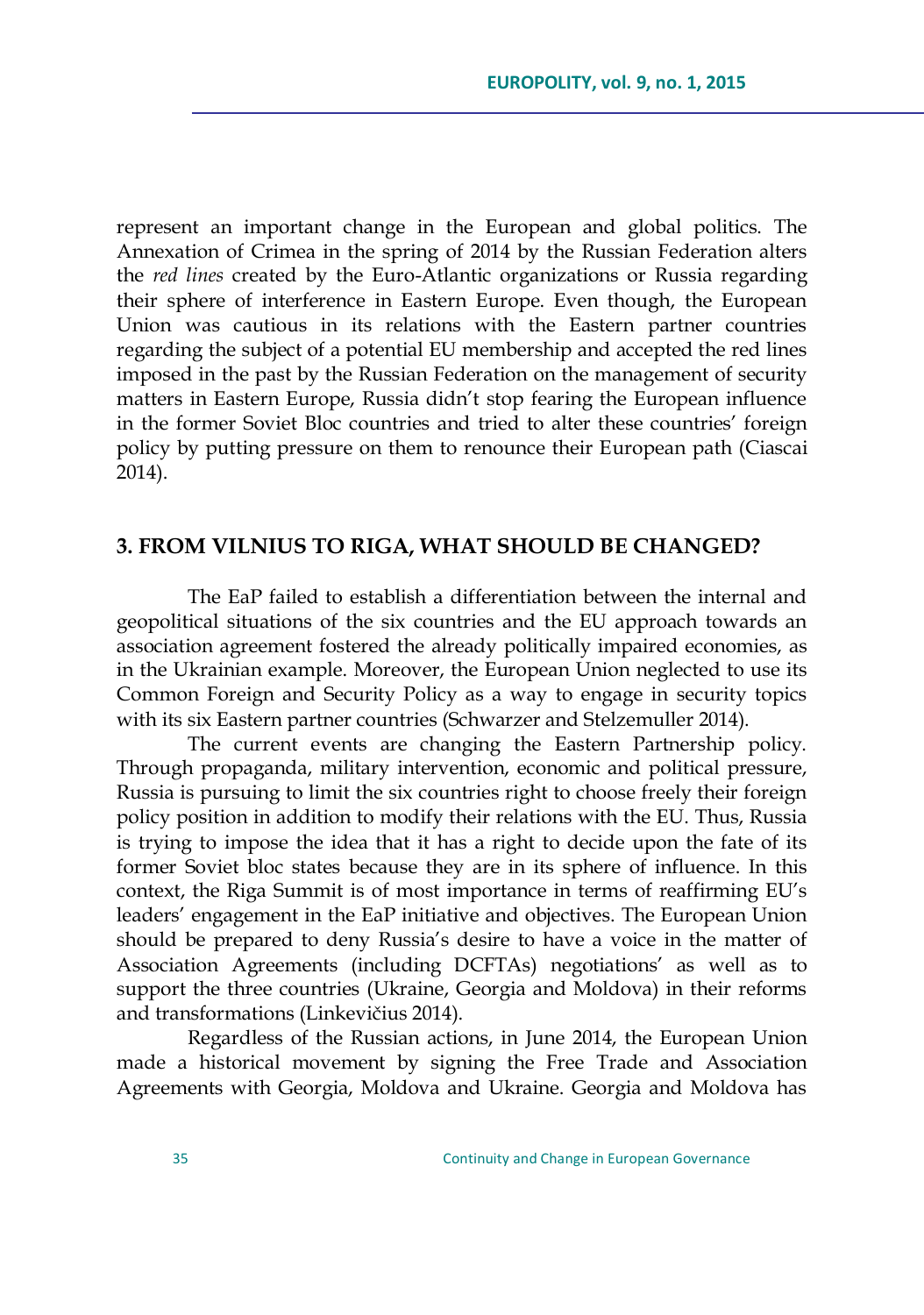ratified the accord and have started implementing it. On the other side, due to pressures coming from Moscow, the implementation of the agreement with Ukraine was postponed until January 2016 (European Commission/Trade 2014). Russia's will to become a part in the AA negotiations represents a threat to the future of the Eastern Partnership and EU's foreign policy in the area. Under the pretence of economic causes, Russia is trying to stop the implementation of Free Trade and Association Agreement mainly for geopolitical arguments: securing its sphere of influence in Ukraine and hindering the distribution of Western values and ideas to the Eastern neighbourhood (Kasčiūnas *et al*. 2014).

One of the fundamental problems of the EaP and the ENP is that the EU tries to apply the same pattern regarding democratization, stability, integrity and economic growth used in the 2004 and 2007 enlargement cycles and requests the same reform implementations in its partner countries without offering the same financial support, political commitment or the possibility to become a part of the Union. In more than one occasion, Georgia, Moldova and Ukraine stated their desire to integrate in the European Union and the pro-Western public view has increased in the past year (Hug 2015).

The results of the Eastern partnership, after almost six years since its launch, are mixed. Some of the partner countries have implemented more and better the European requests than others. The future of the ENP in Eastern neighbourhood and security in the region depends on the European Union's capabilities to set a clearer agenda concerning its Eastern border states, offer more economical and political assistance to the countries which are committed to their democratic and modernization reforms but also to have a firm stand about Russia's actions (Paul 2014).

A lesson that the EU should learn from past interactions in the Eastern Partnership is that a differentiation is needed in the European cooperation with its partner countries. As Commissioner Füle suggests, "Differentiation has always been a key feature of the Eastern Partnership. Its importance will only increase, requiring our approach to be tailored and adapted to correspond to our partners' needs, their ambitions and the realities on the ground‖ (European Commission 2014). Keeping this in mind, the Riga Summit will need to establish a roadmap of reforms distinct for each state, having as an ultimate result the EU membership option.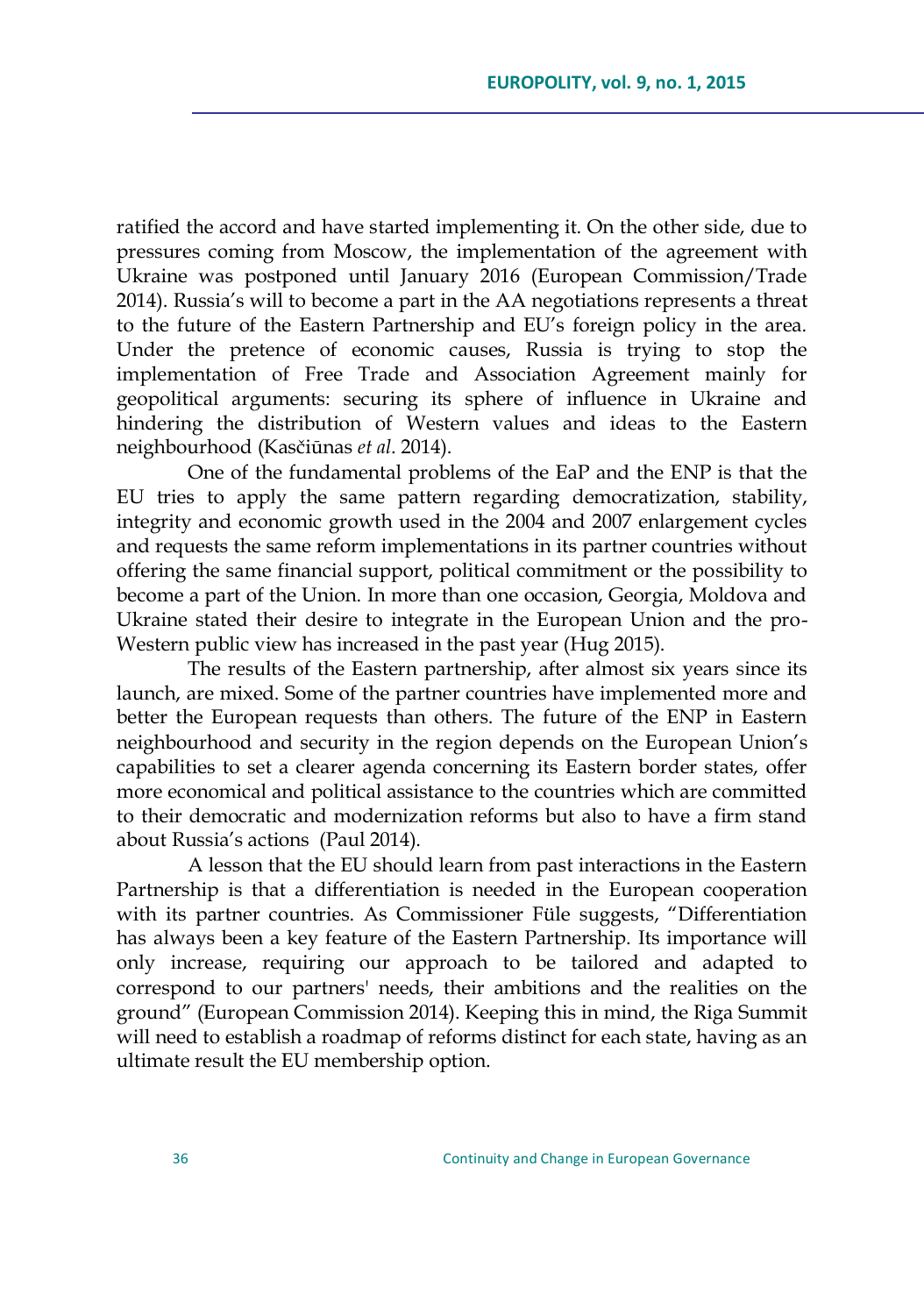The future Summit from Riga, in May 2015, is expected by Georgia, Moldova and Ukraine to shed some lights on a clearer, longer prospect about the future of the three states within the European context. Apart from an assessment regarding the current state of implementation of the association agreements, the next EaP Summit should provide a forthcoming agenda and some concrete benefits such as visa liberalization to Georgia and Ukraine (Paul 2014).

## **4. THE BATTLEFIELD OF GIANTS: EASTERN PARTNERSHIP BETWEEN EU'S SOFT POWER AND RUSSIA'S HARD POWER**

To understand the importance of the area of the EaP, we should understand the way security is perceived by both international actors (EU, Russia). If European Union perception of security is based more on the threat of asymmetrical risks while depending on NATO in a case of a conventional war, for Russia the military power and nuclear capabilities remain main pillars for assuring its security. In addition to this, in the Russian mentality, security is in direct correlation with the amount of external controlled territory. Therefore, to feel secure Moscow considers that it should dominate larger terrain outside its borders (Cumpanasu 2014).

Some voices are claiming that the Russian actions are an outcome of the humiliation and isolation of Russia in the international community. For example, John Mearsheimer suggests that the Ukrainian crisis is the West's fault because of the European Union enlargement towards East and the promotion of democratic and modernization ideas in Russia's backyard. He says that this is the normal response of a state due to the fact that "great powers are always sensitive to potential threats near their home territory… No Russian leader would tolerate a military alliance that was Moscow's mortal enemy until recently moving into Ukraine. Nor would any Russian leader stand idly by while the West helped install a government there that was determined to integrate Ukraine into the West" (Mearsheimer 2014).

Others consider this statement weak and give the example of OSCE where the bureaucratic process is so burdensome because Moscow fears that the organization can spread democratic ideas and can interfere in the domestic affairs of other countries. The European security system will not be acceptable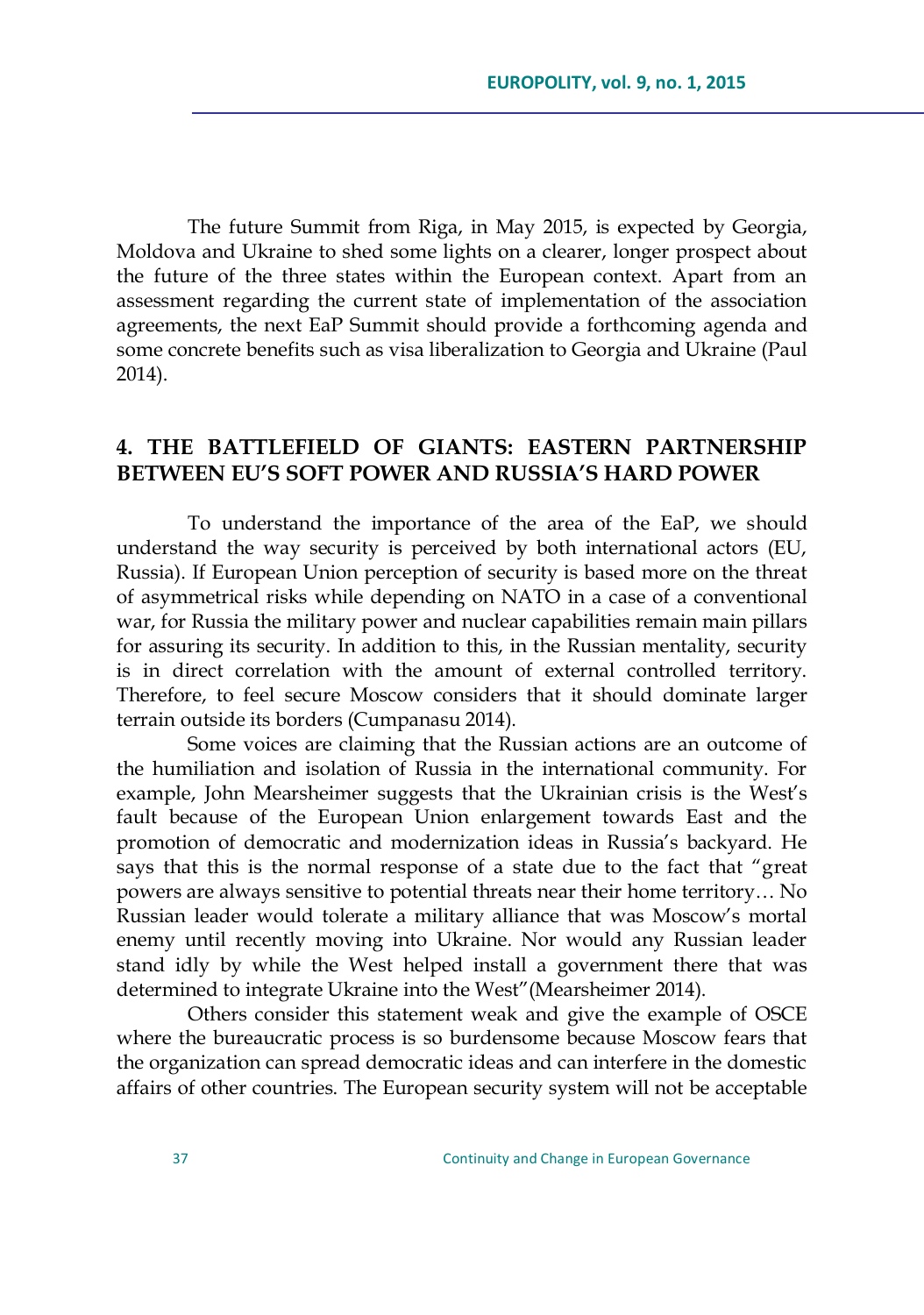for the Russian Federation until it will have an exclusive veto power and the right to opt out as it wishes (Techau 2014).

The Russian perception was that the EU is creating its "sphere of influence‖ that will undermine Russia's interests (setting this way a zero-sum game). In this regard, Russia considered necessary to respond in the region by occupying and annexing Abkhazia and South Ossetia, Georgia's breakaway province, in 2008, by continuing to instigate the frozen conflicts (in Transnistria, Abkhazia, South Ossetia, Nagorno-Karabakh) and sponsor their leadership, by creating protests against the pro-European leadership in Georgia and Moldova and applying gas embargos to pressure the countries to change their course in favour to the Eurasian Union instead (Schwarzer and Stelzemuller 2014).

The pro-European movement in Ukraine that followed the renunciation of the government to sign the AA/DCFTA, in 2013, is perceived by the Russian Federation as an infringement of the Eastern Europe's balance of power. Hence, Moscow has intervened military by deploying troops in Crimea, and annexing the peninsula afterwards, and in Eastern Ukraine by destabilizing the area and creating a permanent conflict in the Donbas region (Kasčiūnas *et al*. 2014).

According to the Russian doctrine, Ukraine is a key element in their security and survival as an international power. The enhancement of the Eurasian Economic Union is perceived in a direct correlation with Ukraine's membership. Without Ukraine, the Russian made organization is a failed one. Some authors consider that the current and past events in Ukraine are part of a ―New Russia‖ concept, by crossing the *red lines* put in place by the West. Even though Russia has broken the 1994 Budapest Memorandum by using military force in Ukraine, the response of the international community was limited and without a specific result that would change the annexation (Kasčiūnas *et al*. 2014).

If Russia is using mainly hard power techniques to attract the EaP countries to its cause, the EU is using soft power concepts. Through the process of Europeanization, the EU has and it's trying to create a wide positive sentiment regarding the European ideas, norms, values and policies in the neighbouring states. By adopting European values and standards and perceiving themselves as part of the European culture and civilization, the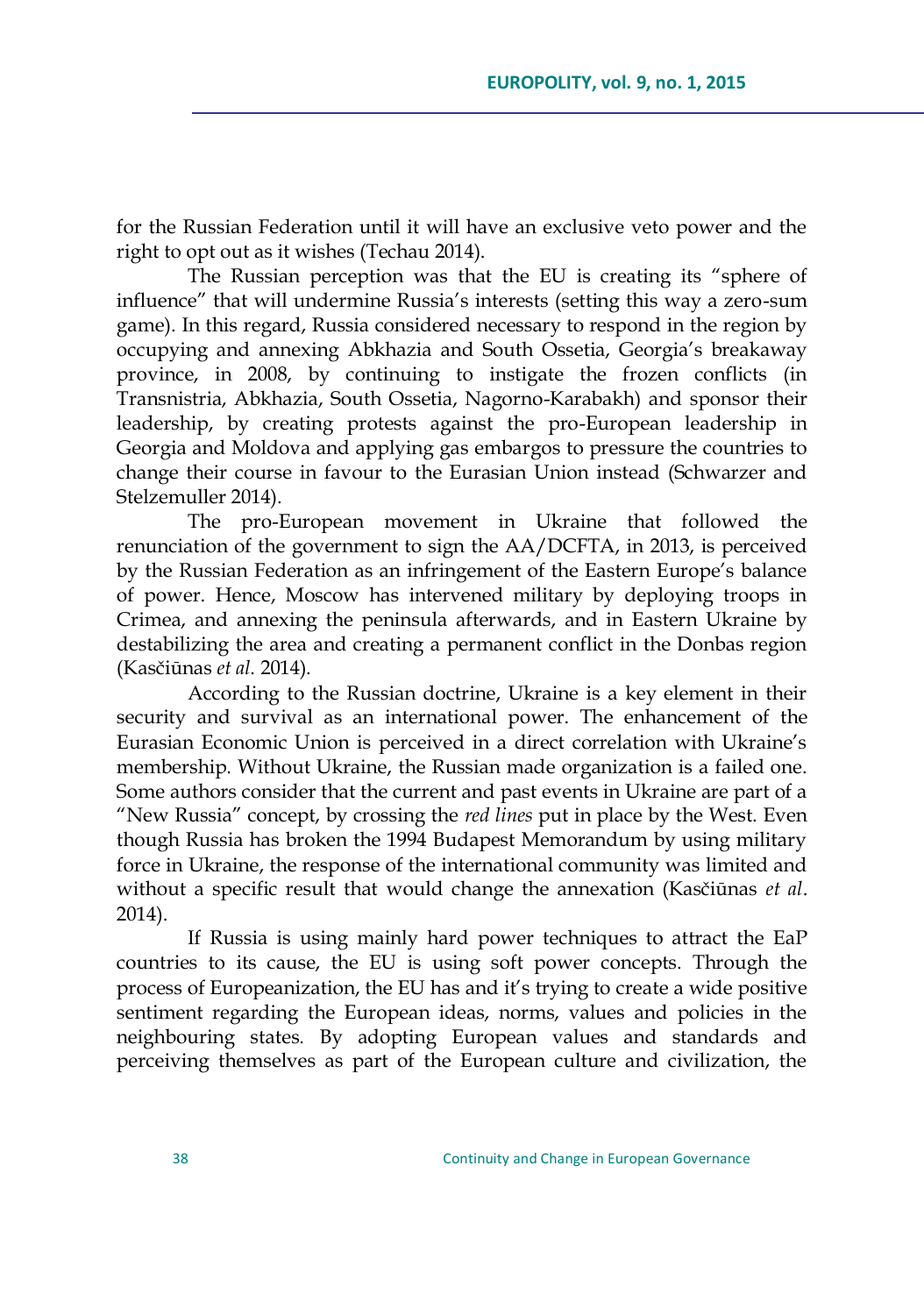countries have the tendency to follow the Western model of democratization and modernization (Cumpanasu 2014).

Until 2013, the European Union was perceived as a promoter of peace and stability in the Eastern Neighbourhood. In the public's opinion, security, peace and tackling poverty are of high importance in the collaboration between the EU and EaP states and most people believe that only the European institutions can provide them (Kuzņecova, Potjomkina and Vargulis 2013).

The Europeanization process had a real effect on Moldova, Ukraine and Georgia whom despite of the Russian pressures, threats and embargos have continued their relations with the EU. The best example in this case is Ukraine, whose population took to the streets in Kiev after the Vilnius Summit and protested against the government's decision to abandon the European path. Still now, after a year of conflicts in Eastern Ukraine, economic problems and constant Russian pressure, the majority of the Ukrainian public opinion favours the EU, its promoted ideas and norms and wants more close cooperation with Western states.

Using its multilateral platforms (democracy, good governance and stability; economic integration and convergence with EU policies; energy security; contacts between people) and flagship initiates (support for small businesses, energy, border management and response to disasters), the European Union supports the partner country's improvement in specific areas, helping that state to upgrade its norms and technologies and become more inclusive in the European Internal Market. Moreover, the programs of the EaP put forward the civil society as a vital element in the EU- EaP countries negotiations by creating and supporting civil society initiatives and crossborder experiences.

The Ukraine crisis is extremely significant for the future of European security and foreign policy. The way things will turn around in the region will define Russia's future actions towards its neighbours and will show how committed the EU is in respecting its engagements with its Eastern partner countries (Bond *et al*. 2015). The fight is also fought for conquering the hearts and minds of the people in Eastern Europe and spreading each actor's ideas. In this regard, the EU should put more focus on offering educational exchanges, stimulating individual contacts and fighting the anti-Western and anti-Ukraine Russian propaganda (Bond, et al. 2015).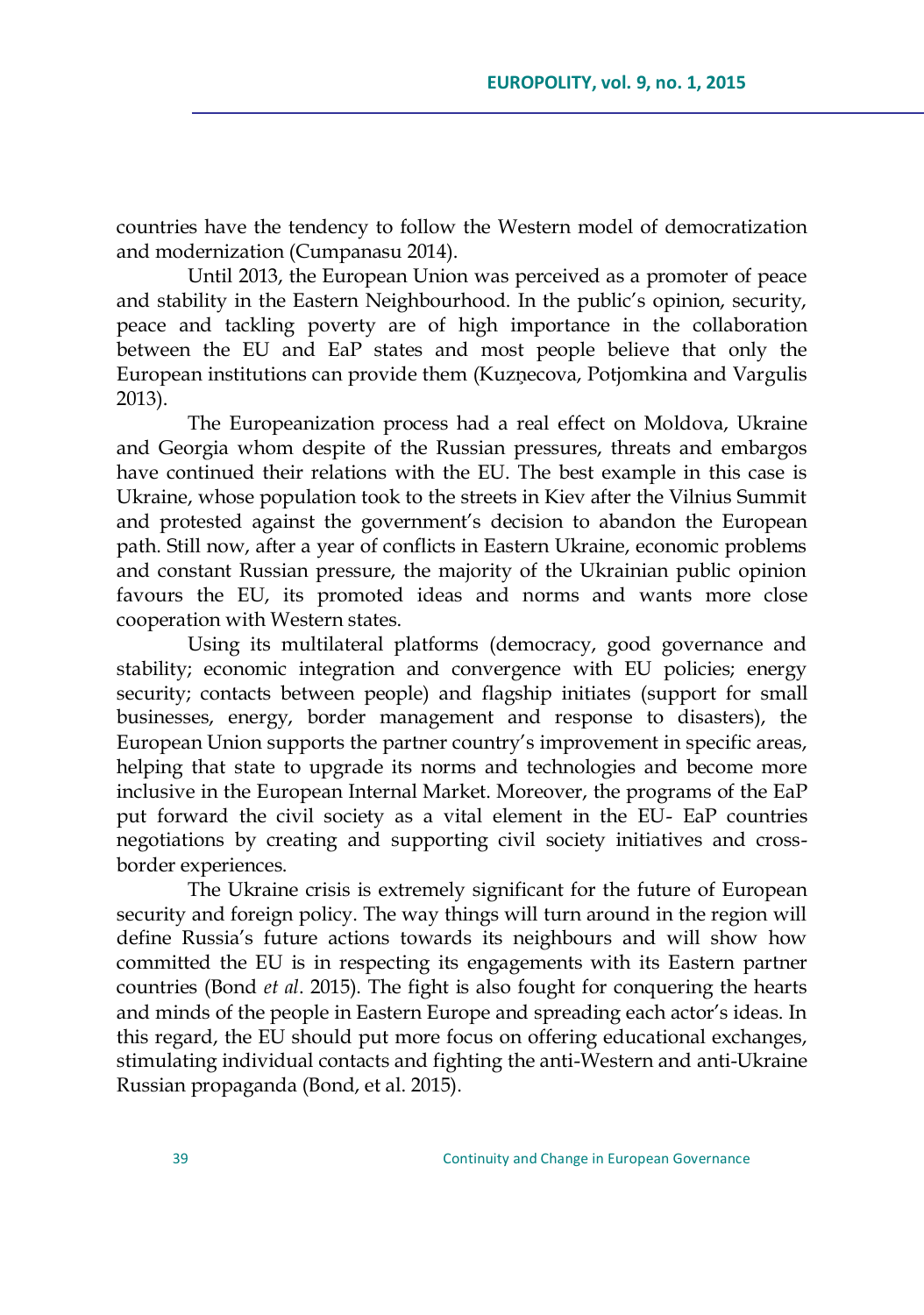The European Union model is an attractive alternative to the Eastern neighbourhood because it is promoting the rule of law, freedom, democracy and international institutionalized collaboration that's the opposite of Russia's values. In this regard, Russia is not fighting the European Union only in Eastern Europe but tries to extend its influence in EU Member States too, through financial provisions given to Eurosceptic parties and groups (Gorodnichenko, Roland and Walker 2015).

In terms of foreign policy, when it comes to the EU-Russia relations, we can see two different opposing models of the Member States: "containment" and "engagement". The supporters of containment claim that the only future for the Eastern Partnership is if EU offers the partner countries the membership option. In addition, the EU should maintain a strict position towards Russia and "business like usual" should not be on the table until Russia will withdraw to the pre-conflict situation. In contradiction with these ideas, the engagement promoters have proposed the idea of a "common economic space from Lisbon to Vladivostok" and Russia's involvement in the Association Agreements negotiation as a third actor. In this way, the supporters of this paradigm suggest that the actual conflict from Ukraine will be resolved by a joint integration process between EU and Eurasian Union (Kasčiūnas *et al*. 2014).

After the Russian-Georgian war in 2008, when Western countries have return to "business as usual" with Moscow, the Russian government thought that the same situation will happen in the Ukraine's case too. In this case, a normalization of the Western-Russian relations will not mean just the lifting of sanctions, a return to economic cooperation, and instauration of the political discussions but also an admission of the veto right that Russia has upon the European security system (Kasčiūnas *et al*. 2014).

## **5. CONCLUSIONS**

The future of EU security on the Eastern boarder will depend on the decisions of the European leaders and how the review process of the Eastern Partnership will conclude. In this regard, the Riga Summit should have been the keystone element in establishing the way how EU relations with the EaP countries and Russia should have been conducted in the future, but the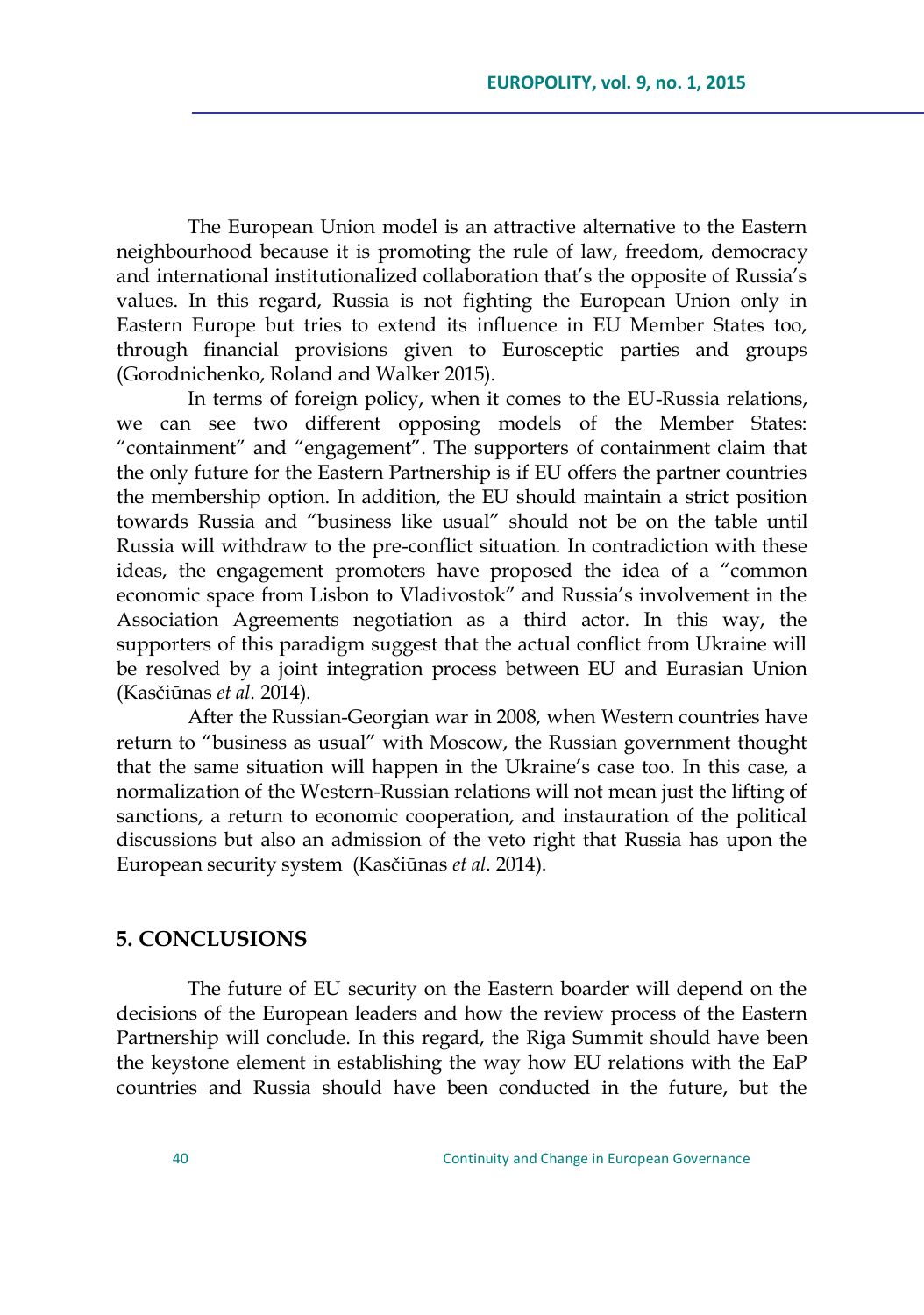Summit did not leave up to its expectations. The Summit adopted a cautious attitude and no substantial decisions were made.

Therefore, the three scenarios presented in the report "Eastern partnership in a changed security environment: new initiatives for reform" of the Eastern Europe Study Centre, regarding the manner how the EU will decide to proceed with its foreign policy in the Eastern Neighbourhood and the future will let us know how European leaders will decide upon the way to act in this region (Kasčiūnas *et al*. 2014):

- 1. The EU will avoid radical changes and will try to continue the same approach that governed its work until now. Hence, it will act cautiously about Ukraine and will try to satisfy all the parts at the negotiation table (including Russia). Changes will be made to alter the actual geopolitical environment but they will be slow and complicated. In this case, Russia will be given the veto power to decide upon the regional integration measures.
- 2. The EU will grant new incentives to its Eastern partner countries in form of presenting the possibility of EU membership to those countries whom accomplish all the reform's targets. In this way, the European Union shows that it wants to become a normative power in the region and give the EaP states the card to act accordingly to their interests and agenda. Due to the fact that this initiative will create a negative reaction from Russia, the EU must propose also a project on free trade collaboration with Russia.
- 3. The EU will acknowledge the Russian influence upon the Eastern Neighbourhood and will adopt a *realpolitik* approach. This will be a return to the old system of balance of power where Georgia, Moldova and Ukraine will be left in Russia's responsibility. More than that, the European Union will lose its capability to help these countries modernize and their relation with the EU will be handled through Russian lenses.

As briefly presented above, the scenarios for the future of the Eastern Partnership depend tremendously on how the EU will behave in the future and how the ENP revision programmed for this fall (2015) will be. Looking towards the way the policymakers and the European leaders acted during the Riga Summit, we can assume that the first scenario is the one taking shape. Of course, it requires more study and time to unfold but this is not the subject of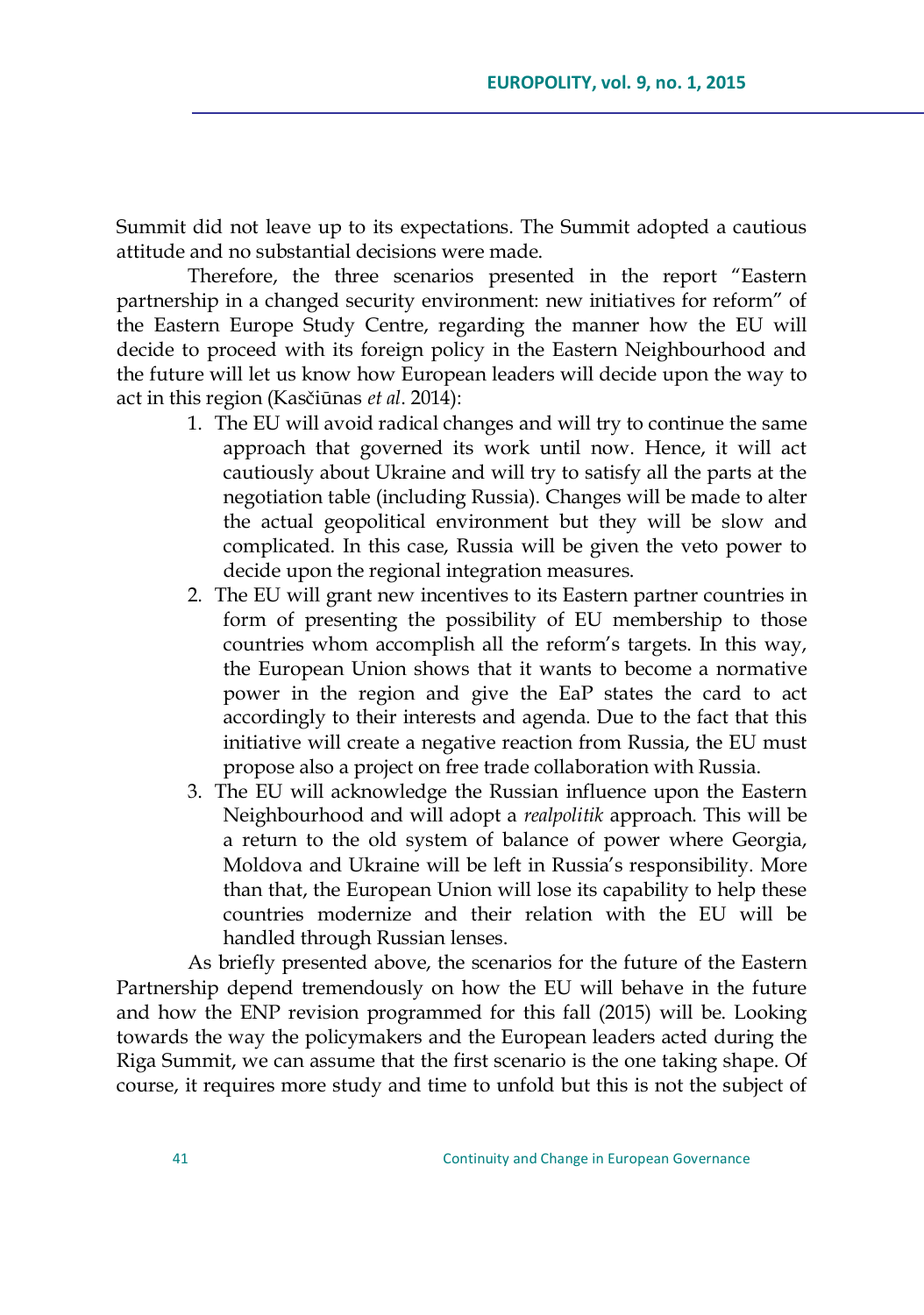the present article as the author has opted to focus on researching the developments prior to EaP Summit in Riga.

For that reason, the question "Will the EaP Riga Summit be the make or break of the European Neighbourhood Policy on its Eastern frontier?" is more valid than ever.

### **REFERENCES**

- Bond, Ian, Denis Corboy, William Courtney and Kenneth Yalowitz. 2015 (February 15). "The Next European Flashpoints." *The National Interest*. http://nationalinterest.org/feature/the-next-european-flashpoints-12252 (accessed February 16, 2015).
- Ciascai, Gheorghe. 2014. "The Eastern Partnership of the EU the challenges and the opportunities in the context of Ukraine's crisis." *CES Working Papers* VI, no. 2A: pp. 31-39.
- Cumpanasu, Bogdan Lucian. 2014. "Eastern Europe, a region of insecurity in the European Union's vicinity." *CES Working Papers* VI, no. 2A.
- Daly, John C. K. 2014 (May 22). "Hot Issue: After Crimea: The Future of the Black Sea Sea Fleet". http://www.jamestown.org/single/?tx\_ttnews%5Btt\_news%5D=42411&n o\_cache=1#.VXnHk\_mqqkq (accessed February 17, 2015).
- European Commission and High Representative of the European Union for Foreign Affairs and Security Policy. 2012a. "Joint Communications to the European Parliament, the Council, the European Economic and Social Committee and the Committee of the Regions, Eastern Partnership: A Roadmap to the autumn 2013 Summit." Brussels.
- European Commission and High Representative of the European Union for Foreign Affairs and Security Policy. 2012b. "Joint Staff Working Document, Implementation of the European Neighbourhood Policy in 2011, Regional Report: Eastern Partnership." Brussels.
- European Commission. 2008. "Communication from the Commission to the European Parliament and the Council, Eastern Partnership." Brussels.
- European Commission. 2012. *Communication from the Commission to the European Parliament, the Council, the European Economic and Social Committee and the Committee of the Regions, a strategy for e-.* Brussels.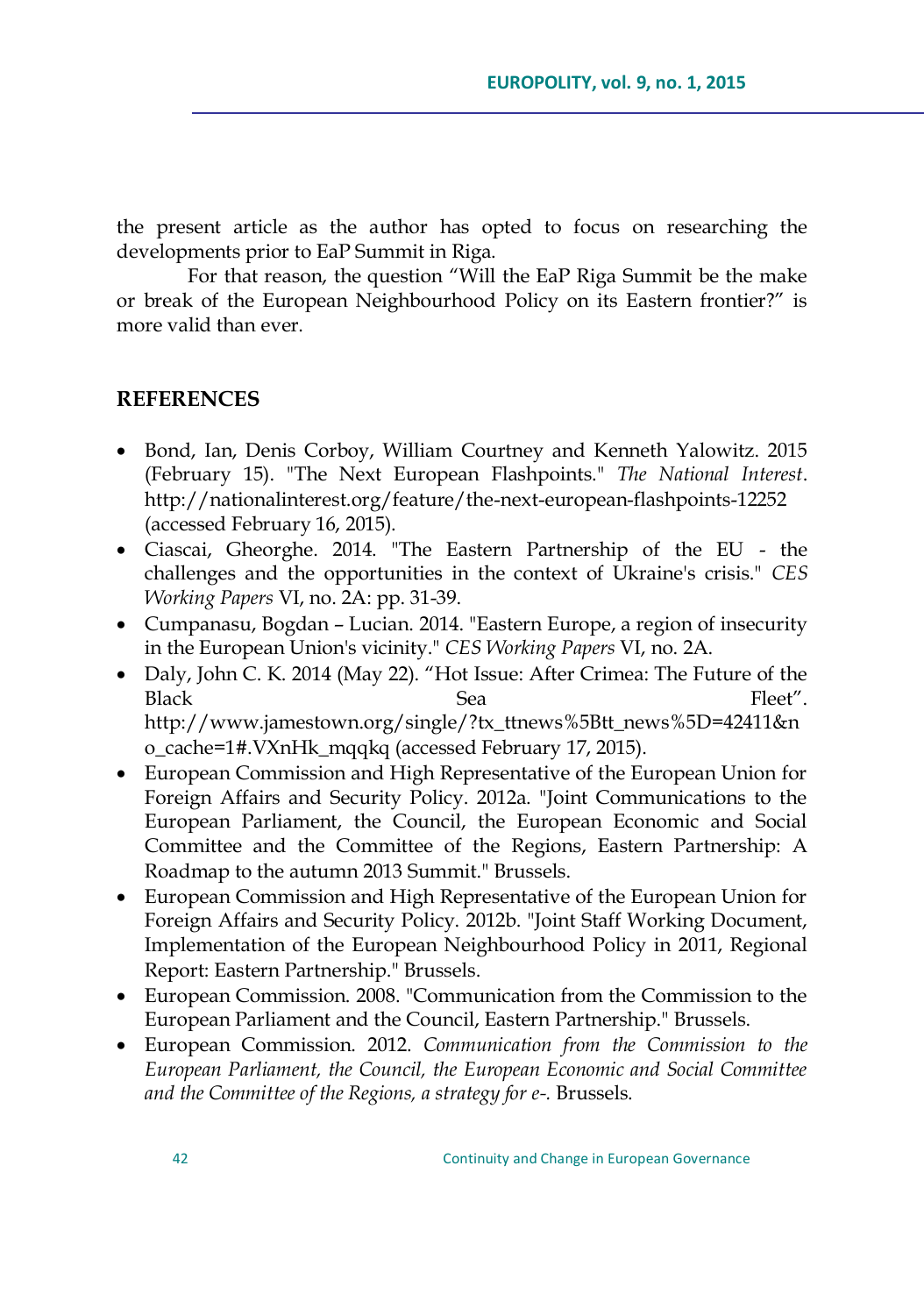- European Commission. 2014 (September 9). "EU-Eastern Partnership meeting in Baku: next steps to enhance relations". http://europa.eu/rapid/press-release\_STATEMENT-14- 275\_en.htm?locale=en (accessed February 2, 2015).
- European Commission/Trade. 2014 (September 16). http://trade.ec.europa.eu/doclib/press/index.cfm?id=1153 (accessed February 7, 2015).
- Gorodnichenko, Yuriy, Gerard Roland and Edward W. Walker. 2015 (February 13). "Putin's European Fifth Column." *Project-Syndicate.* http://www.project-syndicate.org/commentary/putin-strategic-ambitionby-yuriy-gorodnichenko-et-al-2015-02 (accessed February 15, 2015).
- Hug, Adam. 2015. *Trouble in the Neighbourhood? The future of the EU's Eastern Partnership.* London: The Foreign Policy Center.
- Kasčiūnas, Laurynas, Vilius Ivanauskas, Vytautas Keršanskas and Linas Kojala. 2014. *Eastern Partnership in a Changed Security Environment: New Incentives for Reform.* Vilnius: Eastern Europe Study Centre.
- Kuzņecova, Irina, Diāna Potjomkina and Mārtiņń Vargulis. 2013. *From Vilnius Summit to the Riga Summit: Challenges and Opportunities of the Eastern Partnership.* Riga: Latvian Institute of International Affairs.
- Linkevičius, Linas. 2014. "Road from Vilnius to Riga mounting challenges for the EU Eastern Partnership." *Baltic RIM Economics* (Pan-European Institute), no. 6.
- Mearsheimer, John. 2014. "Why the Ukraine Crisis Is the West's Fault." *Foreign Affairs.* September/October 2014. http://www.foreignaffairs.com/articles/141769/john-jmearsheimer/why-the-ukraine-crisis-is-the-wests-fault (accessed January 28, 2015).
- Paul, Amanda. 2014 (December). "Eastern partnership at a crossroads." *World Commerce Review*.
- Schwarzer, Daniela and Constanze Stelzemuller. 2014. *What is at stake in Ukraine, Europe and the United States Need to Do What it Takes to Protect the Right of the Eastern Partnership Countries to Choose their Future.* Europe Policy Paper, Washington: The German Marshall Fund of the United States.
- Techau, Jan. 2014 (April 29). *Carnagie Europe.* http://carnegieeurope.eu/strategiceurope/?fa=55461 (accessed January 30, 2015).